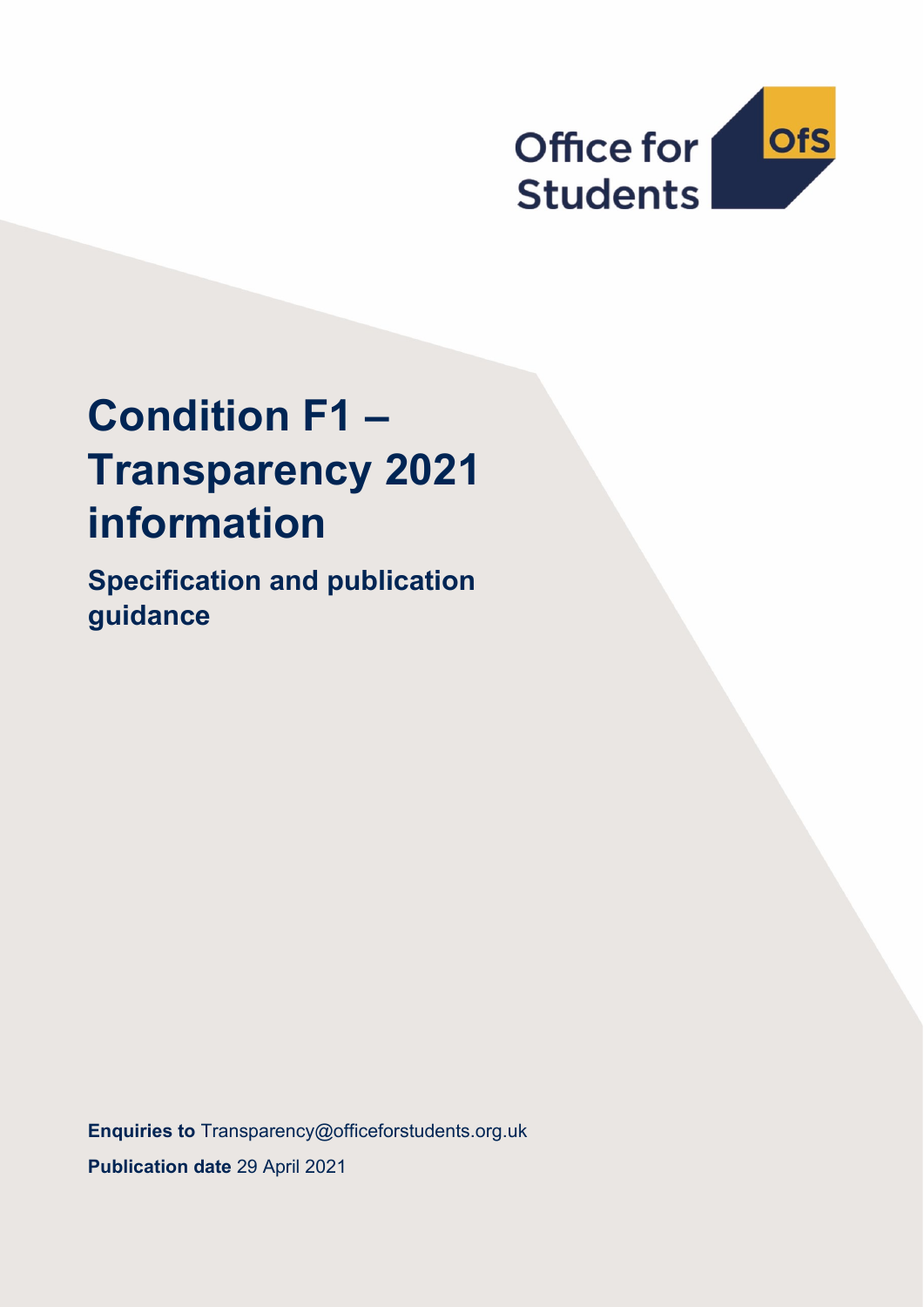# **Contents**

| <b>Summary</b>                                                                                          | $\overline{2}$ |
|---------------------------------------------------------------------------------------------------------|----------------|
| Specification of the Transparency 2021 information                                                      | 3              |
| Fields and algorithms used by the OfS in producing the Transparency 2021 information                    | 3              |
| Transparency derived fields used in producing the Transparency 2021 information                         | 5              |
| Accessing and publishing the Transparency 2021 information                                              | 8              |
| Transparency information 2021: 2019-20 Transparency attainment data summary post-<br>collection outputs | 10             |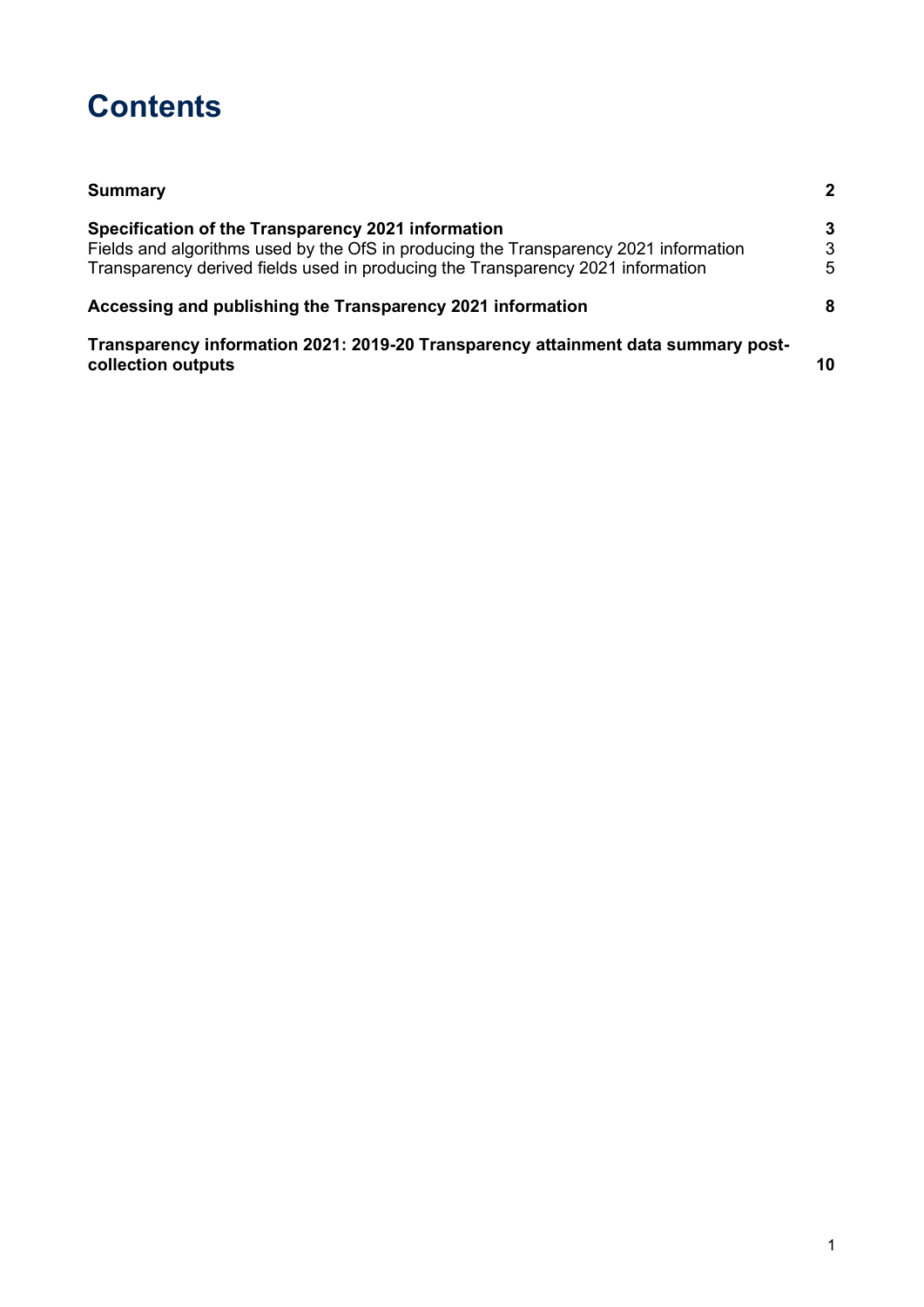# <span id="page-2-0"></span>**Summary**

- 1. This document provides details of the publication requirements for, and the specifications and methodology used by the Office for Students (OfS) in the preparation of the Transparency 2021 information.
- 2. As per the letter sent to Accountable Officers on 23 February 2021, the OfS has decided that a reduced set of transparency information should continue to be required in the academic year 2020-21. This is due to the continued disruption caused by coronavirus and our intention to review the approach to the transparency information for the longer term. This reduced set of transparency information is referred to as the 'Transparency 2021 information' and is relevant only to providers that registered with the OfS on or before 3 February 2021.
- 3. The Transparency 2021 information will be available to download through the OfS portal from 29 April 2021. Details on how to access the information is given in this document.
- 4. The Transparency 2021 information must be published on the provider's website, and the URL of its location on the website emailed to [regulation@officeforstudents.org.uk](mailto:regulation@officeforstudents.org.uk) by **1700 on 10 June 2021**.
- 5. If you have any queries regarding the Transparency 2021 information, please email [transparency@officeforstudents.org.uk.](mailto:transparency@officeforstudents.org.uk)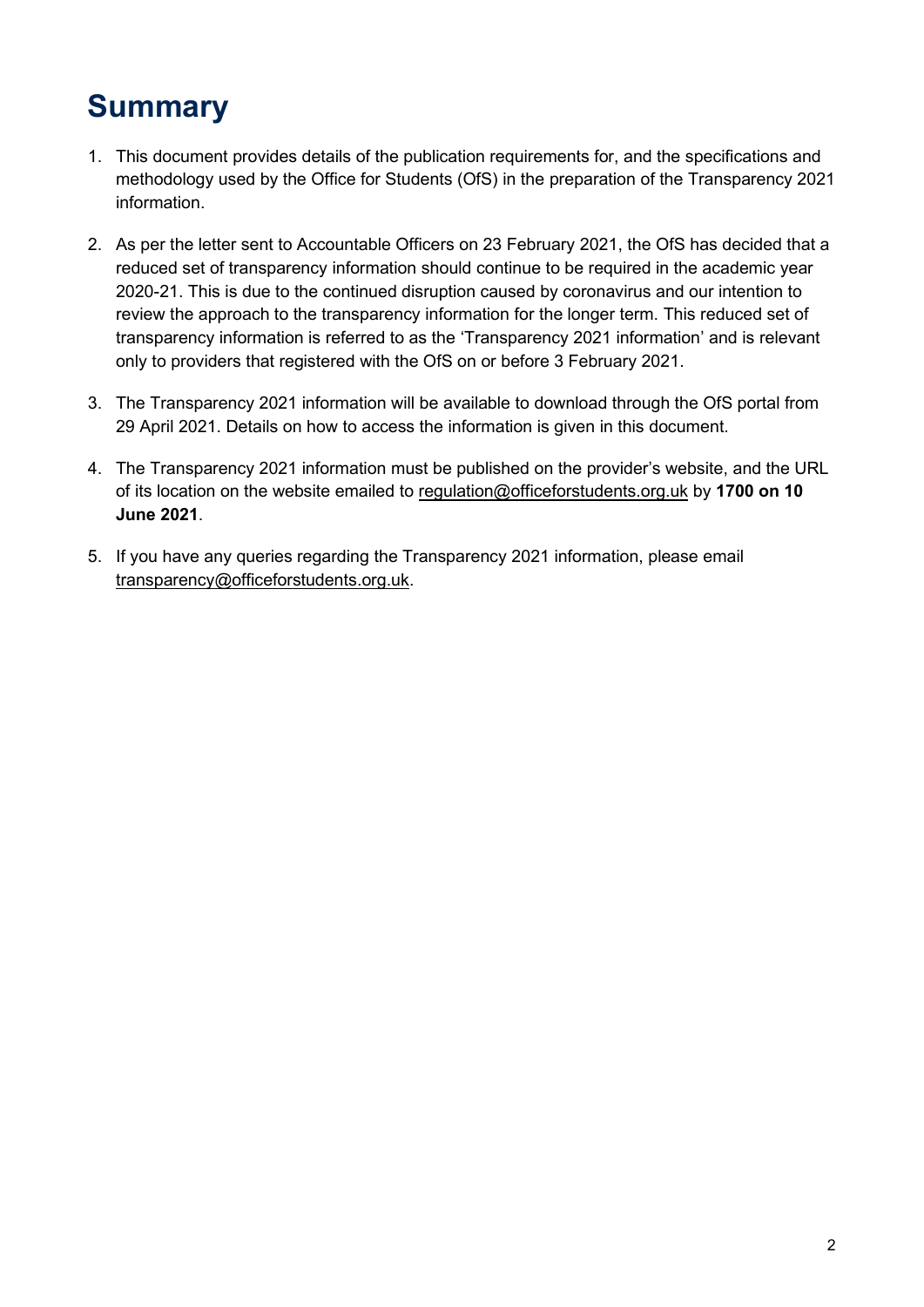# <span id="page-3-0"></span>**Specification of the Transparency 2021 information**

- 6. The Transparency 2021 information is limited to the following parts of Condition F1 of the regulatory framework for higher education in England<sup>1</sup> which relate to section  $9(2)(e)$  and  $9(3)$ of the Higher Education and Research Act (HERA) 2017:<sup>2</sup>
	- a. The number of students who attained a particular degree or other academic award, or a particular level of such an award, on completion of their course with the provider
	- b. Include those numbers by reference to one or more of the following:
		- i. the gender of individuals to which they relate
		- ii. their ethnicity
		- iii. their socio-economic background, in the form of the English Index of Multiple Deprivation (EIMD) 2019. 3
- 7. The OfS has extracted this information relating to the 2019-20 academic year from the Higher Education Statistics Agency (HESA) and Individual Learner Record (ILR) returns for all providers that registered with the OfS on or before 3 February 2021 and returned HESA or ILR data relating to 2019-20.

### <span id="page-3-1"></span>**Fields and algorithms used by the OfS in producing the Transparency 2021 information**

- 8. The algorithms described below have been applied to the 2019-20 HESA student record, HESA student alternative record or ILR. Readers are advised to have a copy of the OfS's 'Technical algorithms for institutional performance measures 2021 core algorithms'<sup>4</sup> for definitions of core OfS derived fields and the following to hand, for whichever source or sources are relevant to your provider:
	- HESA Student Record Coding Manual 2019-20<sup>5</sup>
	- HESA Student Alternative Record Coding Manual 2019-20<sup>6</sup>
	- Specification of the Individualised Learner Record for 2019 to 2020'.<sup>7</sup>

<sup>1</sup> For more information on Condition F1 of the Regulatory framework for higher education in England, please see [www.officeforstudents.org.uk/publications/securing-student-success-regulatory-framework-for-higher](https://www.officeforstudents.org.uk/publications/securing-student-success-regulatory-framework-for-higher-education-in-england/)[education-in-england/.](https://www.officeforstudents.org.uk/publications/securing-student-success-regulatory-framework-for-higher-education-in-england/)

<sup>2</sup> See [www.legislation.gov.uk/ukpga/2017/29/section/9/enacted.](http://www.legislation.gov.uk/ukpga/2017/29/section/9/enacted)

<sup>3</sup> See [www.gov.uk/government/statistics/english-indices-of-deprivation-2019.](http://www.gov.uk/government/statistics/english-indices-of-deprivation-2019)

<sup>4</sup> Available at [www.officeforstudents.org.uk/data-and-analysis/institutional-performance-measures/technical](http://www.officeforstudents.org.uk/data-and-analysis/institutional-performance-measures/technical-documentation/)[documentation/.](http://www.officeforstudents.org.uk/data-and-analysis/institutional-performance-measures/technical-documentation/)

<sup>5</sup> See [www.hesa.ac.uk/collection/c19051.](http://www.hesa.ac.uk/collection/c19051)

<sup>6</sup> See [www.hesa.ac.uk/collection/c19054.](http://www.hesa.ac.uk/collection/c19054)

<sup>7</sup> See [www.gov.uk/government/publications/ilr-specification-validation-rules-and-appendices-2019-to-2020.](http://www.gov.uk/government/publications/ilr-specification-validation-rules-and-appendices-2019-to-2020)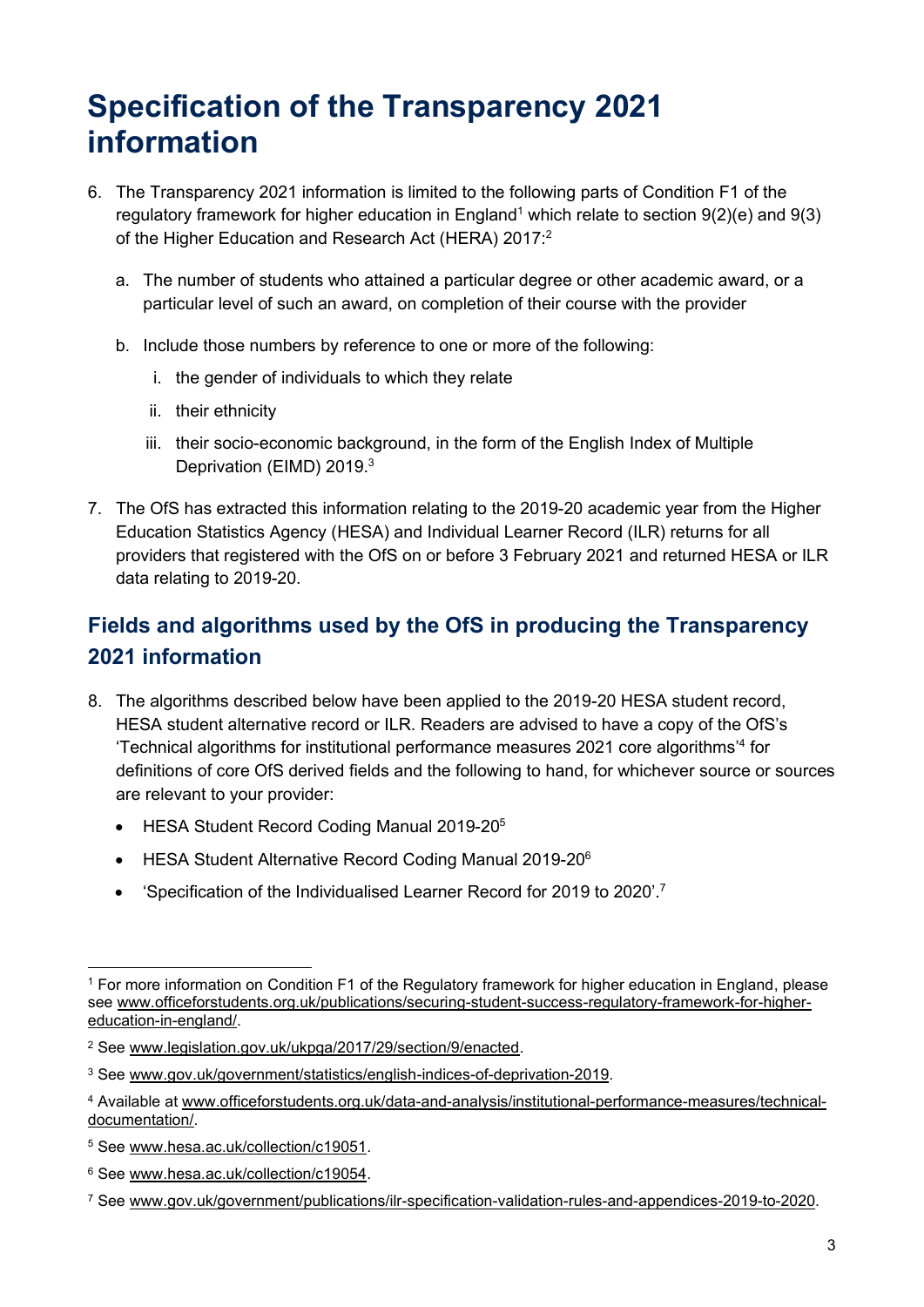9. Tables 1, 2 and 3 below show the core OfS derived, HESA and ILR fields used in the Transparency derived fields algorithms, respectively.

| Table 1: Core OfS derived fields used in producing the Transparency 2021 |  |  |  |
|--------------------------------------------------------------------------|--|--|--|
| information                                                              |  |  |  |

| <b>Field</b>        | <b>Description</b>                                                                                                          |
|---------------------|-----------------------------------------------------------------------------------------------------------------------------|
| <b>IPAPPRENTICE</b> | Identifies instances or learning aims that are part of an apprenticeship<br>at any level                                    |
| <b>IPUKPRNRC</b>    | UKPRN of the provider where the student is registered in this<br>academic year                                              |
| <b>IPBASEYEAR</b>   | The academic year that the record relates to                                                                                |
| <b>IPDOM</b>        | Domicile of the student                                                                                                     |
| <b>IPDUP</b>        | Indicates students that we believe also exist in another provider's<br>HESA student, HESA student alternative or ILR record |
| <b>IPAWARDLEVEL</b> | Broad grouping of the qualification awarded to the student during the<br>reporting year                                     |
| <b>IPEMPMODE</b>    | Mode of study for degree outcome, employment and destinations<br>indicators                                                 |
| <b>IPETHNIC</b>     | Ethnicity of the student                                                                                                    |
| <b>IPIMD</b>        | IMD quintile of student's home address                                                                                      |
| <b>IPSEX</b>        | Sex of the student                                                                                                          |
| <b>IPSOURCE</b>     | Indicates whether the record is taken from the HESA Student, HESA<br>Student Alternative or ILR record                      |

#### **Table 2: HESA student and HESA student alternative fields used in producing the Transparency 2021 information**

| <b>Entity</b>                | <b>Field</b> | <b>Description</b>                 |
|------------------------------|--------------|------------------------------------|
| <b>HESA Derived</b><br>field | XCLASSF01    | Classification of qualification    |
| <b>HESA Derived</b><br>field | XPQUAL01     | Qualifications obtained population |

#### **Table 3: ILR fields used in producing the Transparency 2021 information**

| Field    | <b>Description</b>                             |
|----------|------------------------------------------------|
| OUTCOME  | Outcome of the learning aim                    |
| OUTGRADE | Examination grade awarded for the learning aim |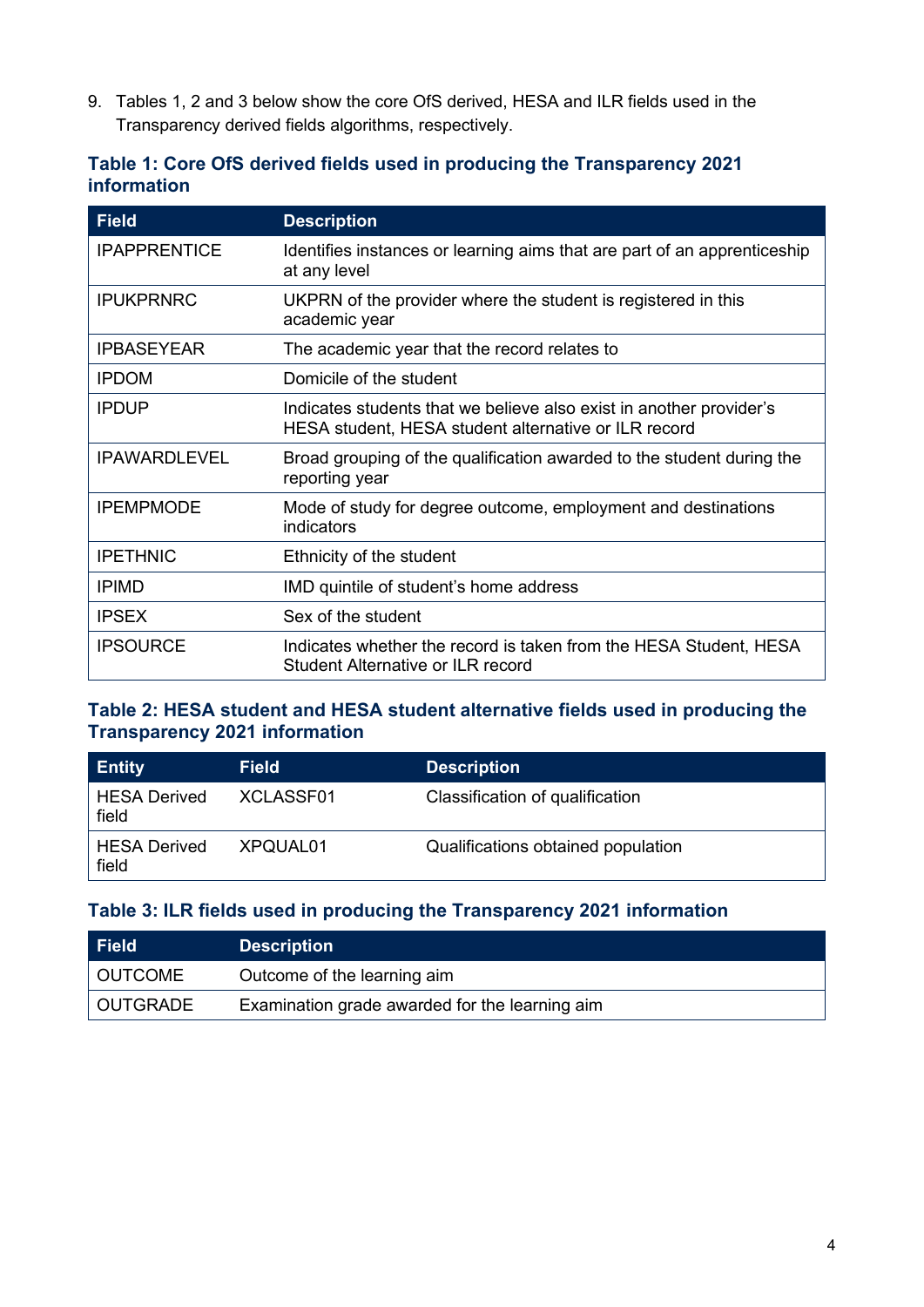### <span id="page-5-0"></span>**Transparency derived fields used in producing the Transparency 2021 information**

- 10. The Transparency derived fields presented below are used in the production of the Transparency 2021 information.
- 11. The Transparency derived field algorithms are also used in the production of the '2019-20 Transparency attainment data summary post-collection outputs', which will be available to download from the OfS portal on 29 April 2021 (see 'Transparency information 2021: 2019-20 Transparency attainment summary data post-collection outputs' later in this document).

#### **TRMODE**

12. This field allocates students to mode of study.

| <b>Value</b> | <b>Description</b> | <b>Definition</b>                               |
|--------------|--------------------|-------------------------------------------------|
| <b>APP</b>   | Apprenticeship     | <b>IPAPPRENTICE = 1</b>                         |
| FT           | Full-time          | IPAPPRENTICE = $0$ and<br><b>IPEMPMODE = FT</b> |
| PТ           | Part-time          | $IPAPPRENTICE = 0$ and<br><b>IPEMPMODE = PT</b> |
| ОТН          | Other              | Otherwise                                       |

#### **TRSEX**

13. This field classifies the sex of the student. This field has the same definition as IPSEX.

#### **TRETHNIC**

14. This field classifies the ethnicity of the student. This field has the same definition as IPETHNIC.

#### **TREIMD**

15. This field classifies the English Index of Multiple Deprivation (EIMD) 2019 quintile of the student's home address. This field has the same definition as IPIMD.

#### **TRAWARD**

16. This field indicates the broad grouping of the qualification awarded.

|     | Value Description        | <b>Definition</b>               |
|-----|--------------------------|---------------------------------|
|     | FDEG First degree        | <b>IPAWARDLEVEL= PUGD, DEG</b>  |
|     |                          | <b>IPAWARDLEVEL = OUG, PUGO</b> |
| OTH | Other including no award | Otherwise                       |

#### **TRATTAINPOP**

17. This field indicates whether the student is included in the transparency attainment population.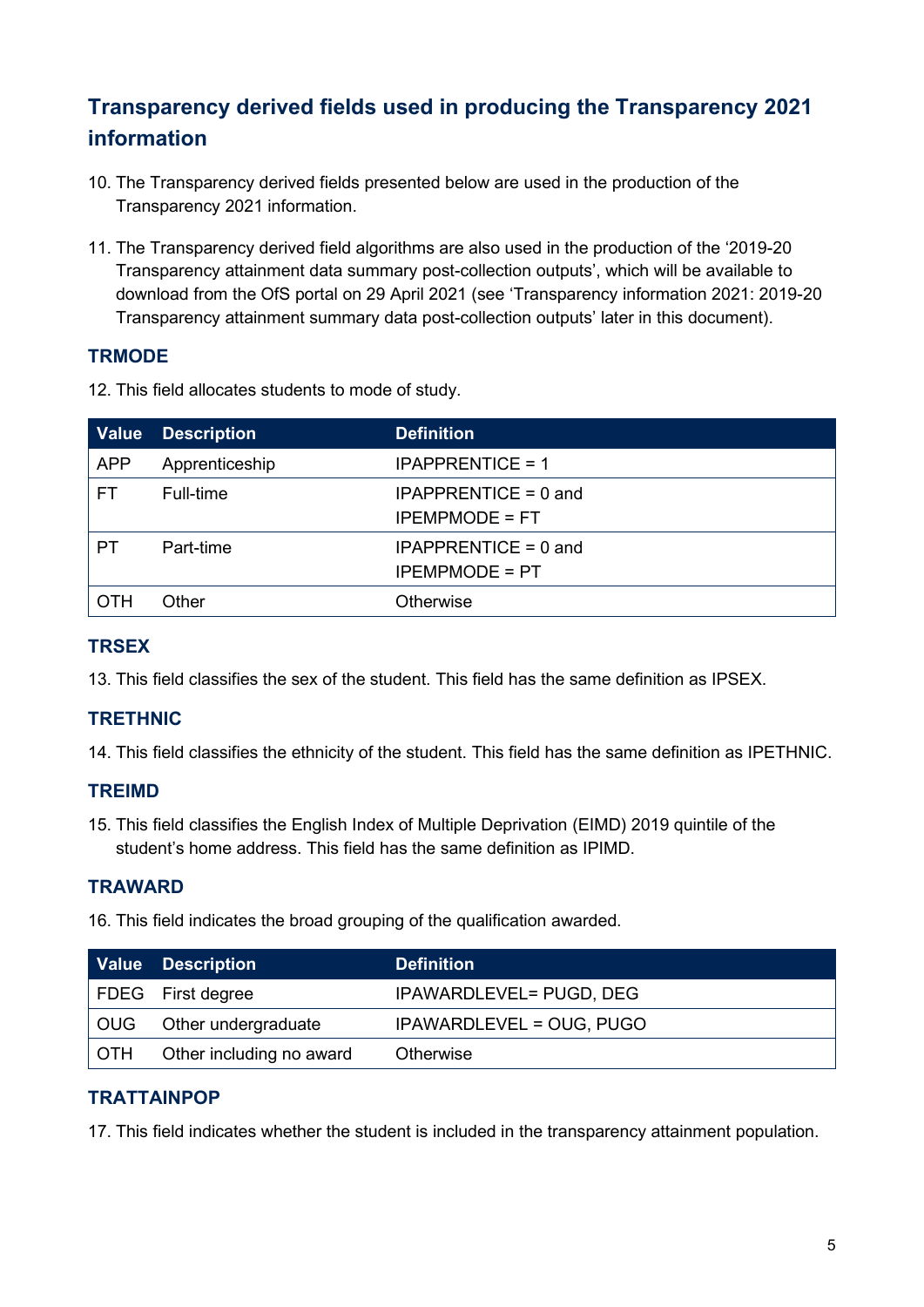#### IPSOURCE = HESASTU and HESASAR

| <b>Value</b> | <b>Description</b>                                 | <b>Definition</b>                                                                                                                      |
|--------------|----------------------------------------------------|----------------------------------------------------------------------------------------------------------------------------------------|
|              | Student is counted in the attainment<br>population | $IPBASEYEAR = 2019$ and<br>$IPDOM = E, N, S, W$ and<br>$XPQUAL01 = 1$ and<br>TRAWARD=FDEG, OUG and<br>TRMODE $\neq$ OTH<br>$IPDUP = 0$ |
|              | Otherwise                                          | <b>Otherwise</b>                                                                                                                       |

#### IPSOURCE = ILR

| <b>Value Description</b>                           | <b>Definition</b>                                                                                                                            |
|----------------------------------------------------|----------------------------------------------------------------------------------------------------------------------------------------------|
| Student is counted in the attainment<br>population | $IPBASEYEAR = 2019$ and<br>$IPDOM = E, N, S, W$ and<br>$OUTCOME = 1$ , and<br>TRAWARD= FDEG, OUG and<br>TRMODE $\neq$ OTH and<br>$IPDUP = 0$ |
| Otherwise                                          | Otherwise                                                                                                                                    |

### **TRDEGCLASS**

18. This field indicates the degree classification awarded.

### IPSOURCE = HESASTU and HESASAR

| <b>Value</b>   | <b>Description</b>                    | <b>Definition</b>     |
|----------------|---------------------------------------|-----------------------|
| <b>FIRST</b>   | First class honours degree            | TRATTAINPOP = 1 and   |
|                |                                       | TRAWARD = FDEG and    |
|                |                                       | $XCLAS$ SF01 = 01     |
| 2 <sub>1</sub> | Upper second class honours degree     | $TRATTAINPOP = 1$ and |
|                |                                       | TRAWARD = FDEG and    |
|                |                                       | $XCLASSF01 = 02$      |
| 2 <sub>2</sub> | Lower second class honours degree     | TRATTAINPOP = 1 and   |
|                |                                       | TRAWARD = FDEG and    |
|                |                                       | $XCLASSF01 = 03$      |
| <b>THIRD</b>   | Third class honours/Pass              | TRATTAINPOP = 1 and   |
|                |                                       | TRAWARD = FDEG and    |
|                |                                       | $XCLASSF01 = 05,09$   |
| <b>UNCLASS</b> | Degree awarded without classification | TRATTAINPOP = 1 and   |
|                |                                       | TRAWARD = FDEG and    |
|                |                                       | not above             |
| <b>NA</b>      | Otherwise                             | Otherwise             |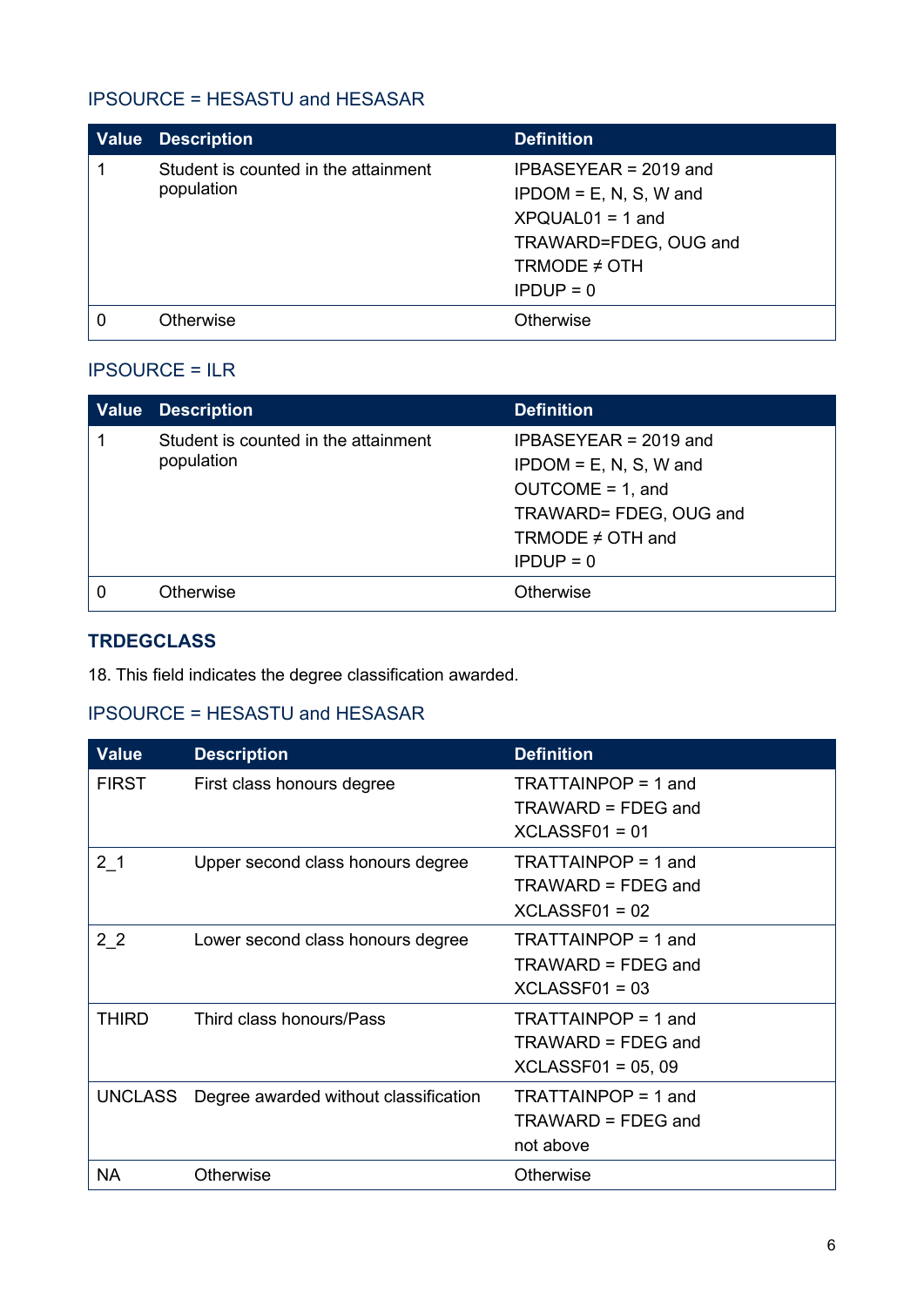### IPSOURCE = ILR

| <b>Value</b>   | <b>Description</b>                    | <b>Definition</b>            |
|----------------|---------------------------------------|------------------------------|
| <b>FIRST</b>   | First class honours degree            | TRATTAINPOP = 1 and          |
|                |                                       | $TRAWARD = FDEG$ and         |
|                |                                       | <b>OUTGRADE = FI</b>         |
| 2 <sub>1</sub> | Upper second class honours degree     | TRATTAINPOP = 1 and          |
|                |                                       | $TRAWARD = FDEG$ and         |
|                |                                       | <b>OUTGRADE = SU</b>         |
| 2 <sub>2</sub> | Lower second class honours degree     | $TRATTAINPOP = 1$ and        |
|                |                                       | TRAWARD = FDEG and           |
|                |                                       | <b>OUTGRADE = SL, SE</b>     |
| <b>THIRD</b>   | Third class honours/Pass              | TRATTAINPOP = 1 and          |
|                |                                       | TRAWARD = FDEG and           |
|                |                                       | OUTGRADE = TH, FO            |
| UNCLASS        | Degree awarded without classification | TRATTAINPOP = 1 and          |
|                |                                       | TRAWARD = FDEG and not above |
| <b>NA</b>      | <b>Otherwise</b>                      | Otherwise                    |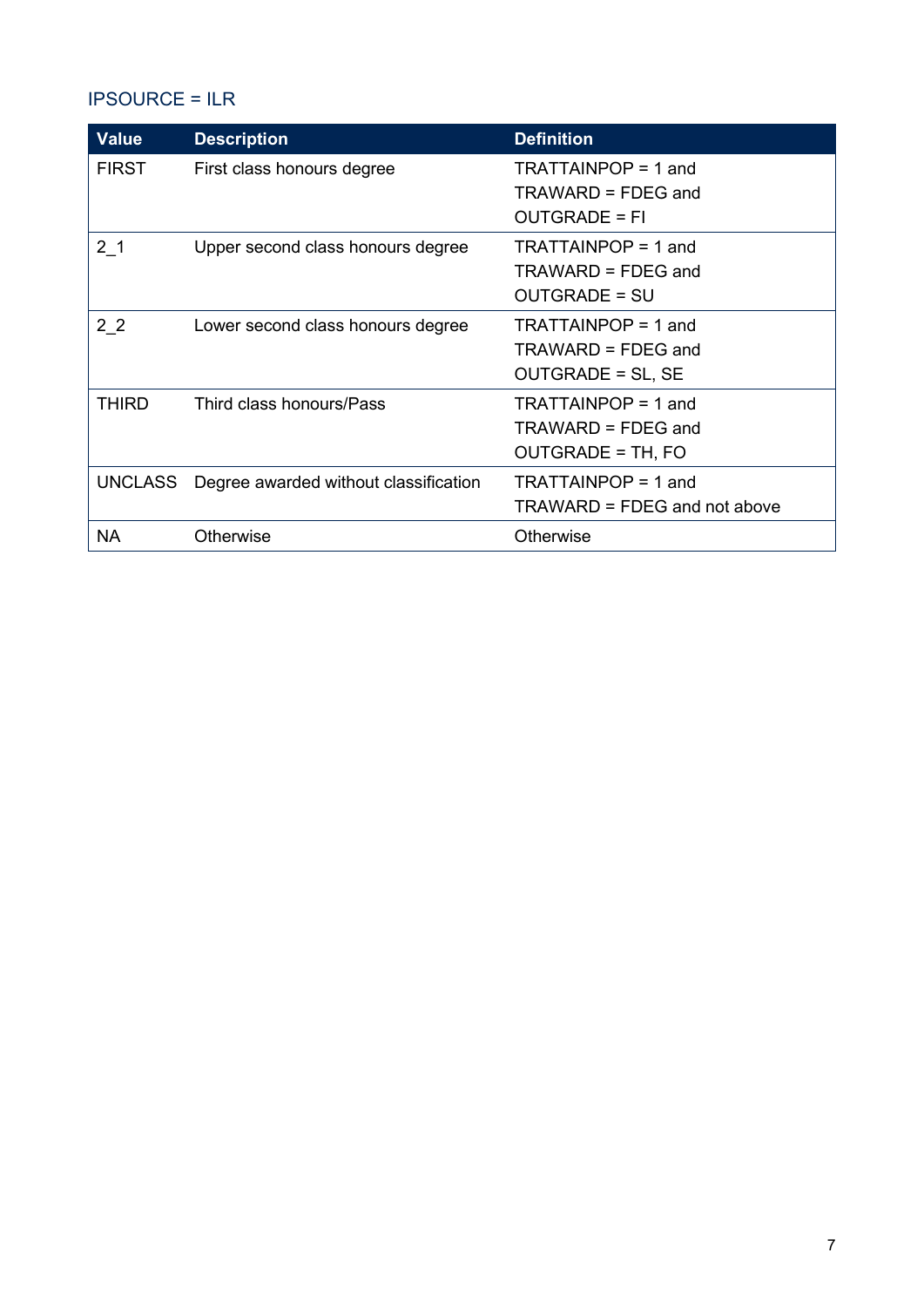# <span id="page-8-0"></span>**Accessing and publishing the Transparency 2021 information**

- 19. The Transparency 2021 information will be available to providers from 29 April 2021.
- 20. Providers can access their Transparency 2021 information through the 'Transparency 2021 information' portal area on the OfS portal [\(https://extranet.officeforstudents.org.uk/Data\)](https://extranet.officeforstudents.org.uk/Data).
- 21. To access the 'Transparency 2021 information' portal area, your provider's OfS Portal User Administrator(s) will need to grant you permissions to the 'Transparency21' portal group.
- 22. Within the 'Transparency 2021 information' portal area, the Transparency 2021 information can be downloaded by clicking on 'TransparencyTables21\_XXXXXXX.zip' (where XXXXXXXX is your provider's eight-digit UKPRN).
- 23. Within the downloaded .zip folder the 'TransparencyTables21\_XXXXXXXX.xlsx' Microsoft Excel workbook contains the Transparency 2021 information that providers are required to publish, as well as guidance on publication. Table 4 below details the contents of the Transparency 2021 information workbook.

| <b>Worksheet</b>            | <b>Description</b>                                                                                                        |
|-----------------------------|---------------------------------------------------------------------------------------------------------------------------|
| <b>Instructions</b>         | Information and instructions on preparing the workbook if you<br>chose to make it available to download form your website |
| Workbook overview           | Contents of workbook once prepared for publication                                                                        |
| Table 1a Attainment 2019-20 | Percentage of classified first degrees at grade 2:1 or above<br>by characteristic for 2019-20 qualifiers                  |
| Table 1b Attainment 2019-20 | Detailed information on attainment for 2019-20 qualifiers                                                                 |
| Rounding and suppression    | Rounding and suppression rules applied to tables 1a and 1b                                                                |

#### **Table 4: Contents of the Transparency 2021 information workbook**

- 24. Providers are required to publish the rounded and suppressed data contained in Tables 1a and 1b which can be found in the worksheets 'Table 1a Attainment 2019-20' and 'Table 1b Attainment 2019-20'.
- 25. If all values in Tables 1a and 1b of the Transparency 2021 information workbook are showing as 'N/A' then the provider is **not** required to publish the Transparency 2021 information on their website.
- 26. Tables 1a and 1b can be published on the provider's website in a form of its choice. For example, the tables may be published directly on a webpage as html content, or as a downloadable file (.pdf, .xlsx etc.).
- 27. If the provider chooses to make the data available as a downloadable file from its website, the Transparency 2021 information workbook contains instructions on how to prepare it for publication. Once these instructions have been followed, the resulting file can be made available for download to the public.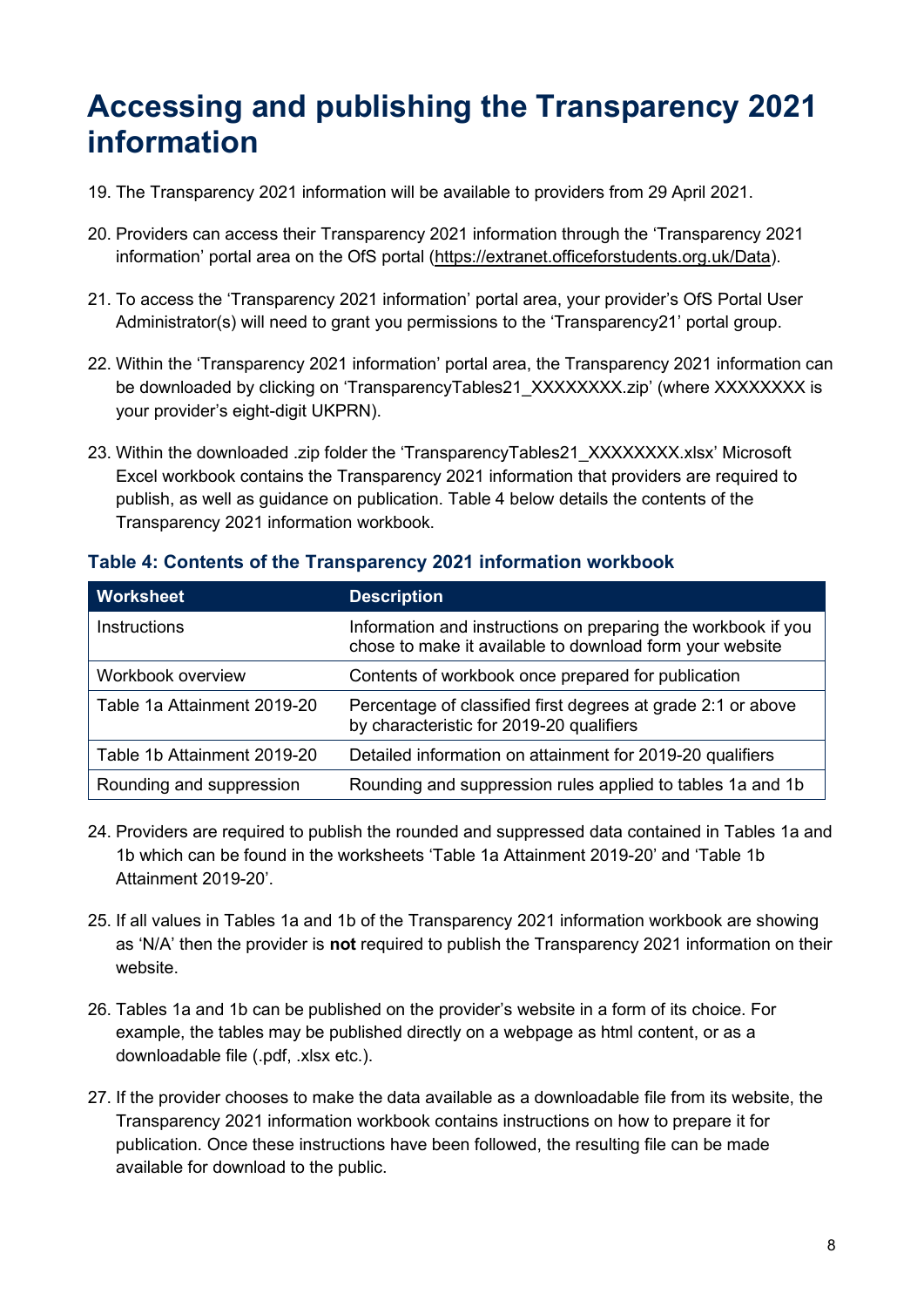28. Other than the requirement to publish the rounded and suppressed data in Tables 1a and 1b of the Transparency 2021 information workbook, there are no requirements relating to the content (accompanying text, for example) of the page on which the Transparency 2021 information is published. However, providers may wish to publish the following introductory text alongside the data:

#### **The information published on these pages shows:**

The number of students who attained a particular degree or other academic award, or a particular level of such an award, on completion of their course with us.

It shows these numbers by reference to:

- The gender of the individuals to which they relate
- Their ethnicity
- Their socioeconomic background.
- 29. The Transparency 2021 information must be published on the provider's website and the URL of its location on the website emailed to [regulation@officeforstudents.org.uk](mailto:regulation@officeforstudents.org.uk) by **1700 on 10 June 2021**.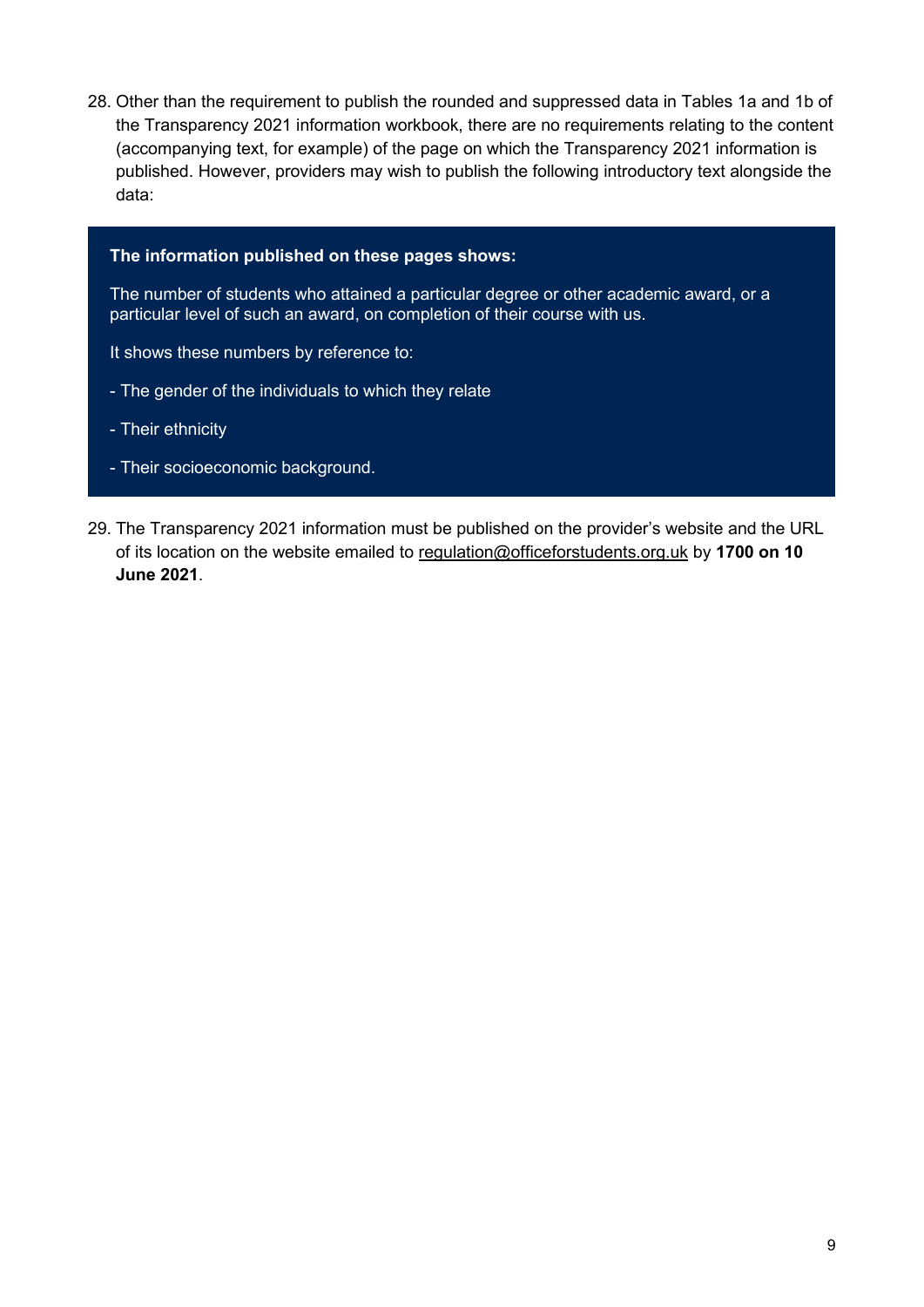## <span id="page-10-0"></span>**Transparency information 2021: 2019-20 Transparency attainment data summary postcollection outputs**

- 30. An unrounded and unsuppressed version of the table given in the 'Table 1b Attainment 2019- 20' worksheet of the Transparency 2021 information workbook, as well as an individualised file from which providers can recreate the unrounded and unsuppressed table, will be available to providers through the OfS portal via the '2019-20 Post-collection outputs' portal area, under the description '2019-20 Transparency attainment data summary post-collection outputs'. This unrounded version is for information only and, for data protection reasons, **must not** be published.
- 31. Further information of post-collection outputs can be found on the dedicated webpages of the OfS website: [www.officeforstudents.org.uk/data-and-analysis/post-collection-outputs/.](https://www.officeforstudents.org.uk/data-and-analysis/post-collection-outputs/)
- 32. The '2019-20 Transparency attainment data summary post-collection outputs' consist of two files:
	- 'TR19 Attainment PCO\_XXXXXXX.xlsx' which contains the unrounded and unsuppressed version of Table 1b of the Transparency 2021 information workbook, and
	- 'TR19 Attainment PCO\_XXXXXXXX\_IND.csv' which contains the individualised data used in the production of the unrounded and unsuppressed table shown in 'TR19 Attainment PCO XXXXXXXX.xlsx'.
- 33. The individualised data file contains the fields used in the production of the Transparency 2021 information and other key HESA or ILR fields used to produce derived fields and identify individual students. More information on how to use the individualised files can be found at [www.officeforstudents.org.uk/data-and-analysis/supplying-data/working-with-individualised](https://www.officeforstudents.org.uk/data-and-analysis/supplying-data/working-with-individualised-files/)[files/.](https://www.officeforstudents.org.uk/data-and-analysis/supplying-data/working-with-individualised-files/)
- 34. Examples on reproducing the numbers presented in 'TR19 Attainment PCO\_XXXXXXXX.xlsx using 'TR19 Attainment PCO\_XXXXXXXX\_IND.csv' can be found in 'Transparency attainment data summary: HESA Student, HESA Student Alternative and ILR data checking tool technical document and rebuild instructions', which is available from [www.officeforstudents.org.uk/data-and-analysis/data-checking-tools/2019-20-ilr-data-checking](https://www.officeforstudents.org.uk/data-and-analysis/data-checking-tools/2019-20-ilr-data-checking-tool/)[tool/.](https://www.officeforstudents.org.uk/data-and-analysis/data-checking-tools/2019-20-ilr-data-checking-tool/)
- 35. If you are having issues accessing or working with the '2019-20 Transparency attainment postcollection outputs', please email [transparency@officeforstudents.org.uk.](mailto:transparency@officeforstudents.org.uk)